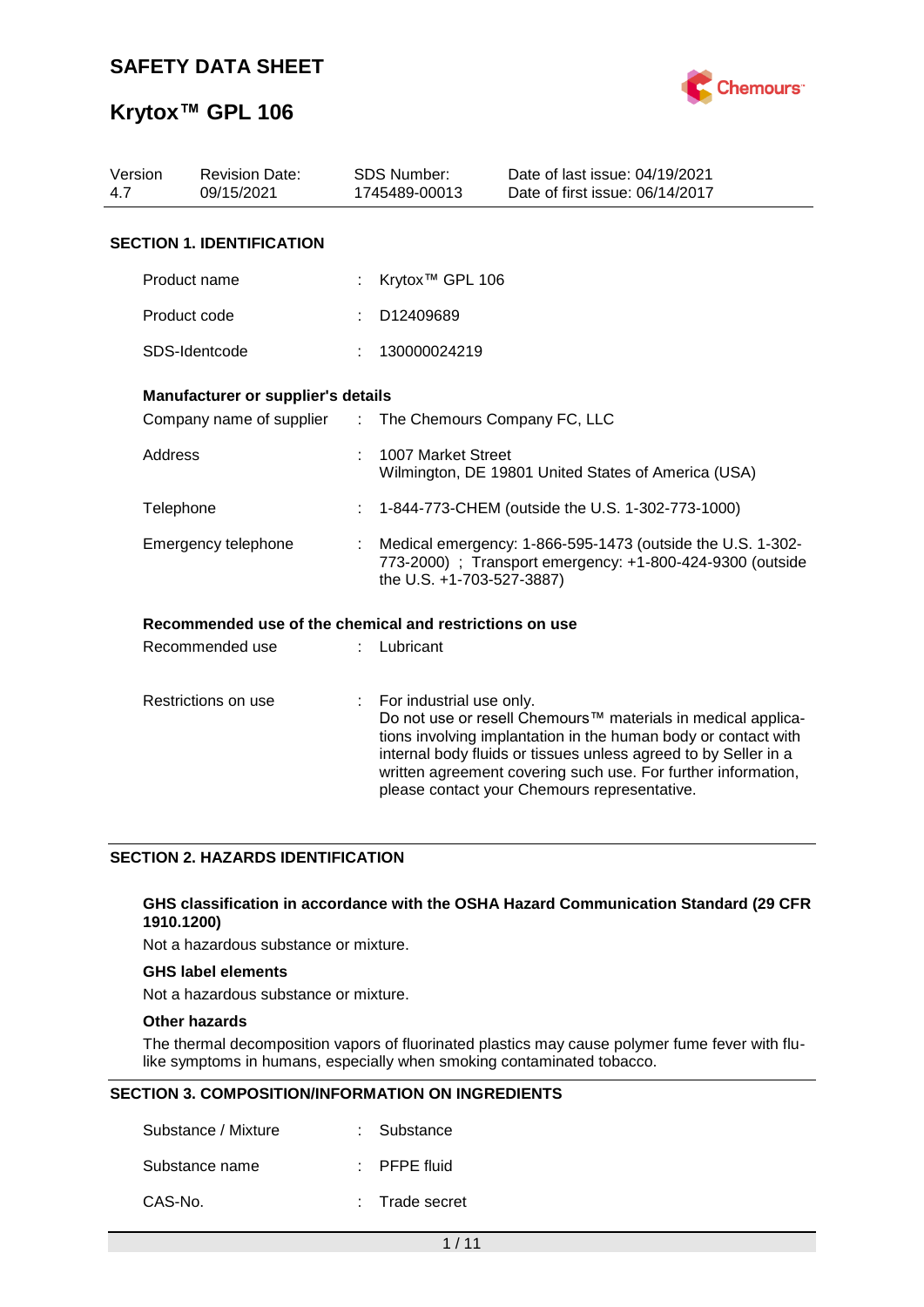

| Version | <b>Revision Date:</b> | SDS Number:   | Date of last issue: 04/19/2021  |
|---------|-----------------------|---------------|---------------------------------|
| 4.7     | 09/15/2021            | 1745489-00013 | Date of first issue: 06/14/2017 |
|         |                       |               |                                 |

#### **Components**

No hazardous ingredients

## **SECTION 4. FIRST AID MEASURES**

| If inhaled                                                        |    | If inhaled, remove to fresh air.<br>Get medical attention if symptoms occur.                                                                                                                                                                                                                                                        |
|-------------------------------------------------------------------|----|-------------------------------------------------------------------------------------------------------------------------------------------------------------------------------------------------------------------------------------------------------------------------------------------------------------------------------------|
| In case of skin contact                                           |    | Wash with water and soap as a precaution.<br>Get medical attention if symptoms occur.                                                                                                                                                                                                                                               |
| In case of eye contact                                            |    | : Flush eyes with water as a precaution.<br>Get medical attention if irritation develops and persists.                                                                                                                                                                                                                              |
| If swallowed                                                      | t. | If swallowed, DO NOT induce vomiting.<br>Get medical attention if symptoms occur.<br>Rinse mouth thoroughly with water.                                                                                                                                                                                                             |
| Most important symptoms<br>and effects, both acute and<br>delayed | ÷  | Inhalation may provoke the following symptoms:<br>Polymer fume fever<br>Skin contact may provoke the following symptoms:<br>Redness<br>Eye contact may provoke the following symptoms<br><b>Blurred vision</b><br>Discomfort<br>Lachrymation<br>Inhalation may provoke the following symptoms:<br>Irritation<br>Shortness of breath |
| Protection of first-aiders                                        |    | No special precautions are necessary for first aid responders.                                                                                                                                                                                                                                                                      |
| Notes to physician                                                |    | Treat symptomatically and supportively.                                                                                                                                                                                                                                                                                             |

#### **SECTION 5. FIRE-FIGHTING MEASURES**

| Suitable extinguishing media :           |    | Not applicable<br>Will not burn                                                                                                |
|------------------------------------------|----|--------------------------------------------------------------------------------------------------------------------------------|
| Unsuitable extinguishing<br>media        | t. | Not applicable<br>Will not burn                                                                                                |
| Specific hazards during fire<br>fighting |    | Exposure to combustion products may be a hazard to health.                                                                     |
| Hazardous combustion prod-<br>ucts       |    | Hydrogen fluoride<br>carbonyl fluoride<br>potentially toxic fluorinated compounds<br>aerosolized particulates<br>Carbon oxides |
| Specific extinguishing meth-             | t. | Use extinguishing measures that are appropriate to local cir-                                                                  |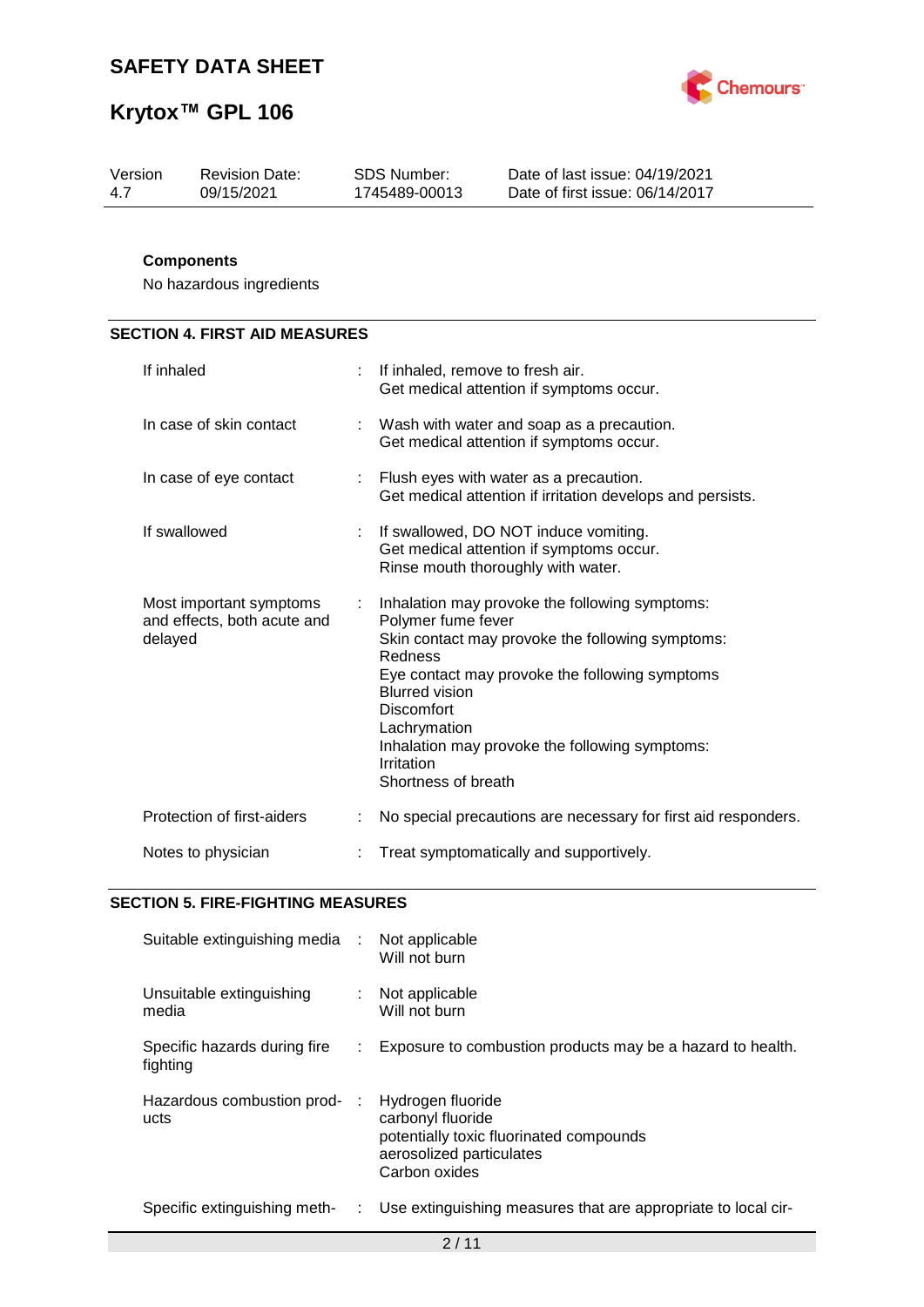

| Version<br>4.7 |                                                                                 | <b>Revision Date:</b><br>09/15/2021                      | <b>SDS Number:</b><br>1745489-00013                                         | Date of last issue: 04/19/2021<br>Date of first issue: 06/14/2017                                                                                                                                                                                                                                                                                                                                                                                                                                                                                                                                                        |
|----------------|---------------------------------------------------------------------------------|----------------------------------------------------------|-----------------------------------------------------------------------------|--------------------------------------------------------------------------------------------------------------------------------------------------------------------------------------------------------------------------------------------------------------------------------------------------------------------------------------------------------------------------------------------------------------------------------------------------------------------------------------------------------------------------------------------------------------------------------------------------------------------------|
|                | ods                                                                             |                                                          | SO.<br>Evacuate area.                                                       | cumstances and the surrounding environment.<br>Use water spray to cool unopened containers.<br>Remove undamaged containers from fire area if it is safe to do                                                                                                                                                                                                                                                                                                                                                                                                                                                            |
|                | for fire-fighters                                                               | Special protective equipment                             | necessary.<br>Use personal protective equipment.                            | Wear self-contained breathing apparatus for firefighting if                                                                                                                                                                                                                                                                                                                                                                                                                                                                                                                                                              |
|                |                                                                                 | <b>SECTION 6. ACCIDENTAL RELEASE MEASURES</b>            |                                                                             |                                                                                                                                                                                                                                                                                                                                                                                                                                                                                                                                                                                                                          |
|                | Personal precautions, protec- :<br>tive equipment and emer-<br>gency procedures |                                                          |                                                                             | Follow safe handling advice (see section 7) and personal pro-<br>tective equipment recommendations (see section 8).                                                                                                                                                                                                                                                                                                                                                                                                                                                                                                      |
|                |                                                                                 | <b>Environmental precautions</b>                         | Avoid release to the environment.<br>oil barriers).<br>cannot be contained. | Prevent further leakage or spillage if safe to do so.<br>Prevent spreading over a wide area (e.g., by containment or<br>Retain and dispose of contaminated wash water.<br>Local authorities should be advised if significant spillages                                                                                                                                                                                                                                                                                                                                                                                   |
|                |                                                                                 | Methods and materials for<br>containment and cleaning up | bent.<br>which regulations are applicable.                                  | Soak up with inert absorbent material.<br>For large spills, provide diking or other appropriate contain-<br>ment to keep material from spreading. If diked material can be<br>pumped, store recovered material in appropriate container.<br>Clean up remaining materials from spill with suitable absor-<br>Local or national regulations may apply to releases and dispo-<br>sal of this material, as well as those materials and items em-<br>ployed in the cleanup of releases. You will need to determine<br>Sections 13 and 15 of this SDS provide information regarding<br>certain local or national requirements. |

## **SECTION 7. HANDLING AND STORAGE**

| <b>Technical measures</b>   |    | See Engineering measures under EXPOSURE<br>CONTROLS/PERSONAL PROTECTION section.                                                                                                                                           |
|-----------------------------|----|----------------------------------------------------------------------------------------------------------------------------------------------------------------------------------------------------------------------------|
| Local/Total ventilation     |    | : Use only with adequate ventilation.                                                                                                                                                                                      |
| Advice on safe handling     | ÷. | Handle in accordance with good industrial hygiene and safety<br>practice, based on the results of the workplace exposure as-<br>sessment<br>Take care to prevent spills, waste and minimize release to the<br>environment. |
| Conditions for safe storage | ÷. | Keep in properly labeled containers.<br>Store in accordance with the particular national regulations.                                                                                                                      |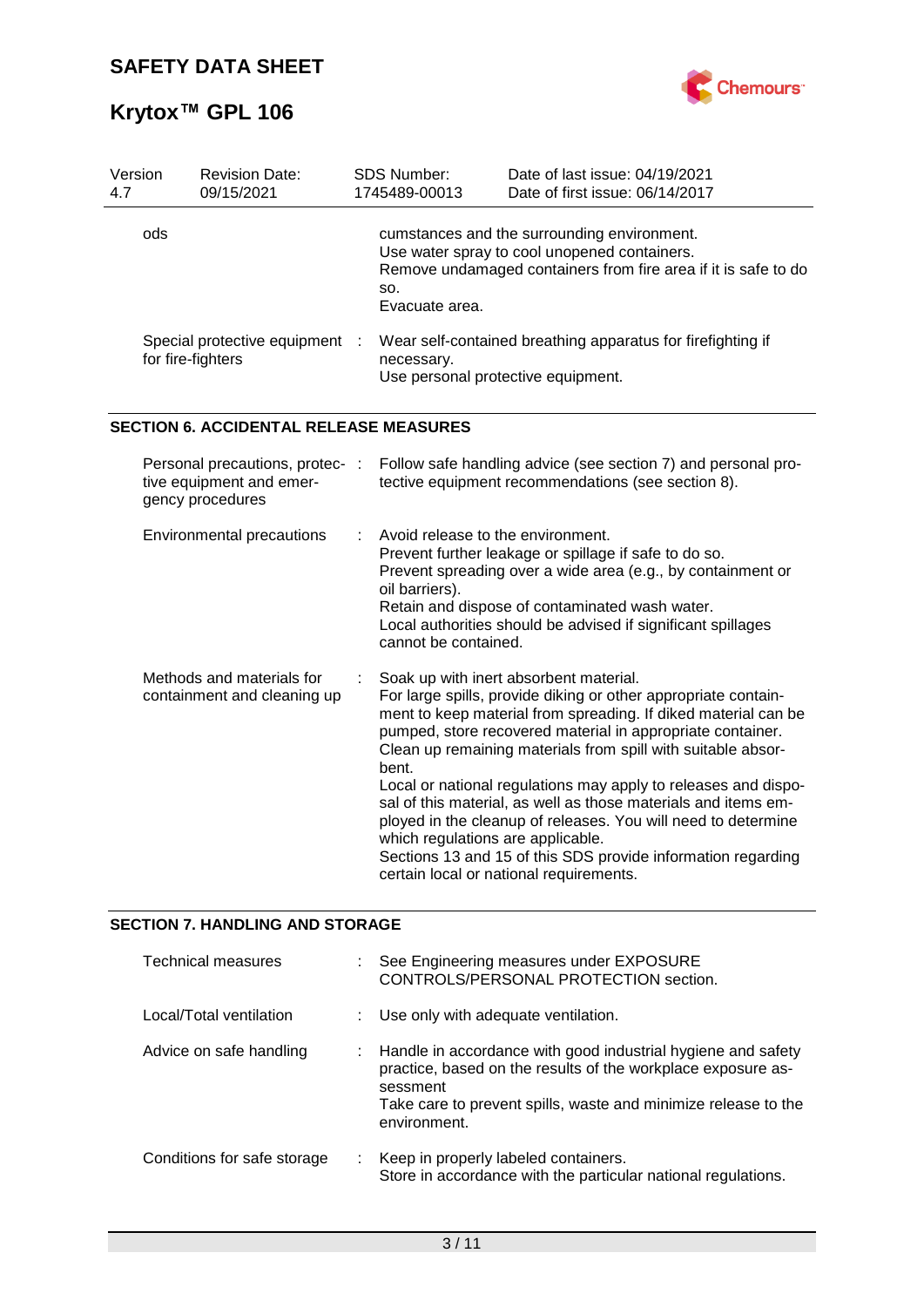

| Version<br>4.7                                | <b>Revision Date:</b><br>09/15/2021 | <b>SDS Number:</b><br>1745489-00013 |  | Date of last issue: 04/19/2021<br>Date of first issue: 06/14/2017 |
|-----------------------------------------------|-------------------------------------|-------------------------------------|--|-------------------------------------------------------------------|
|                                               | Materials to avoid                  |                                     |  | : No special restrictions on storage with other products.         |
| Further information on stor-<br>age stability |                                     |                                     |  | : No decomposition if stored and applied as directed.             |

#### **SECTION 8. EXPOSURE CONTROLS/PERSONAL PROTECTION**

#### **Ingredients with workplace control parameters**

Contains no substances with occupational exposure limit values.

#### **Occupational exposure limits of decomposition products**

| Components          | CAS-No.   | Value type<br>(Form of<br>exposure) | Control parame-<br>ters / Permissible<br>concentration | <b>Basis</b>        |
|---------------------|-----------|-------------------------------------|--------------------------------------------------------|---------------------|
| Hydrofluoric acid   | 7664-39-3 | <b>TWA</b>                          | $0.5$ ppm<br>(Fluorine)                                | <b>ACGIH</b>        |
|                     |           | $\mathsf{C}$                        | 2 ppm<br>(Fluorine)                                    | <b>ACGIH</b>        |
|                     |           | $\mathsf{C}$                        | 6 ppm<br>$5 \text{ mg/m}^3$                            | <b>NIOSH REL</b>    |
|                     |           | <b>TWA</b>                          | 3 ppm<br>$2.5 \text{ mg/m}^3$                          | <b>NIOSH REL</b>    |
|                     |           | <b>TWA</b>                          | 3 ppm                                                  | OSHA Z-2            |
| Carbonyl difluoride | 353-50-4  | <b>TWA</b>                          | 2 ppm                                                  | <b>ACGIH</b>        |
|                     |           | <b>STEL</b>                         | 5 ppm                                                  | <b>ACGIH</b>        |
|                     |           | <b>TWA</b>                          | 2 ppm<br>$5 \text{ mg/m}^3$                            | <b>NIOSH REL</b>    |
|                     |           | <b>ST</b>                           | 5 ppm<br>$15$ mg/m <sup>3</sup>                        | <b>NIOSH REL</b>    |
| Carbon dioxide      | 124-38-9  | <b>TWA</b>                          | 5,000 ppm                                              | <b>ACGIH</b>        |
|                     |           | <b>STEL</b>                         | 30,000 ppm                                             | <b>ACGIH</b>        |
|                     |           | <b>TWA</b>                          | $\overline{5,000}$ ppm<br>9,000 mg/m <sup>3</sup>      | <b>NIOSH REL</b>    |
|                     |           | <b>ST</b>                           | 30,000 ppm<br>54,000 mg/m <sup>3</sup>                 | <b>NIOSH REL</b>    |
|                     |           | <b>TWA</b>                          | 5,000 ppm<br>$9,000$ mg/m <sup>3</sup>                 | OSHA <sub>Z-1</sub> |
| Carbon monoxide     | 630-08-0  | <b>TWA</b>                          | 25 ppm                                                 | <b>ACGIH</b>        |
|                     |           | <b>TWA</b>                          | 35 ppm<br>40 mg/m <sup>3</sup>                         | <b>NIOSH REL</b>    |
|                     |           | $\overline{\text{c}}$               | 200 ppm<br>229 mg/m <sup>3</sup>                       | <b>NIOSH REL</b>    |
|                     |           | <b>TWA</b>                          | 50 ppm<br>55 mg/m <sup>3</sup>                         | OSHA <sub>Z-1</sub> |

**Engineering measures** : Processing may form hazardous compounds (see section 10).

> Ensure adequate ventilation, especially in confined areas. Minimize workplace exposure concentrations.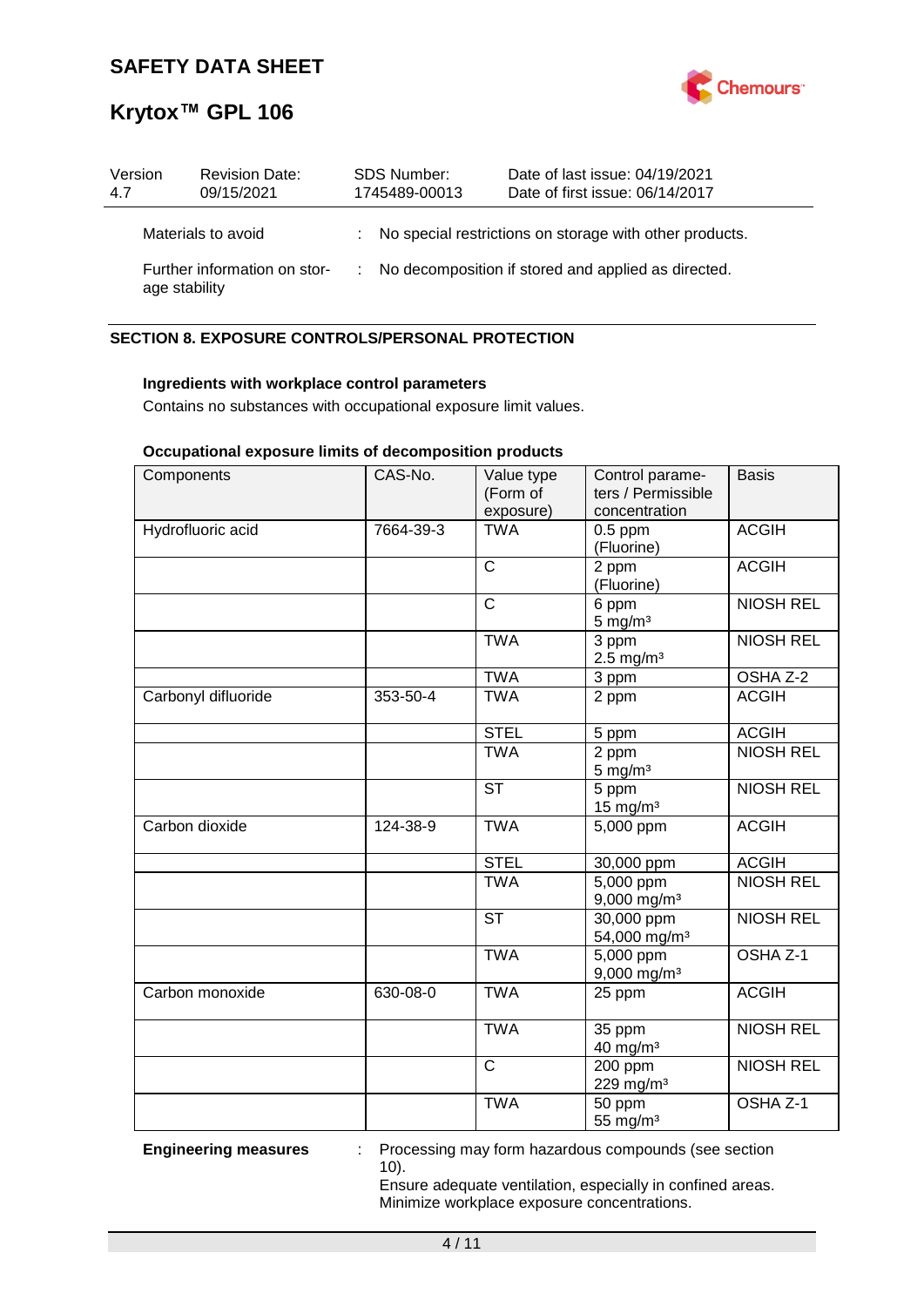

| Version | <b>Revision Date:</b> | SDS Number:   | Date of last issue: 04/19/2021  |
|---------|-----------------------|---------------|---------------------------------|
| 4.7     | 09/15/2021            | 1745489-00013 | Date of first issue: 06/14/2017 |
|         |                       |               |                                 |

### **Personal protective equipment**

| Respiratory protection   |  | : General and local exhaust ventilation is recommended to<br>maintain vapor exposures below recommended limits. Where<br>concentrations are above recommended limits or are<br>unknown, appropriate respiratory protection should be worn.<br>Follow OSHA respirator regulations (29 CFR 1910.134) and<br>use NIOSH/MSHA approved respirators. Protection provided<br>by air purifying respirators against exposure to any hazar-<br>dous chemical is limited. Use a positive pressure air supplied<br>respirator if there is any potential for uncontrolled release,<br>exposure levels are unknown, or any other circumstance<br>where air purifying respirators may not provide adequate<br>protection. |  |
|--------------------------|--|------------------------------------------------------------------------------------------------------------------------------------------------------------------------------------------------------------------------------------------------------------------------------------------------------------------------------------------------------------------------------------------------------------------------------------------------------------------------------------------------------------------------------------------------------------------------------------------------------------------------------------------------------------------------------------------------------------|--|
| Hand protection          |  |                                                                                                                                                                                                                                                                                                                                                                                                                                                                                                                                                                                                                                                                                                            |  |
| Remarks                  |  | Wash hands before breaks and at the end of workday.                                                                                                                                                                                                                                                                                                                                                                                                                                                                                                                                                                                                                                                        |  |
| Eye protection           |  | : Wear the following personal protective equipment:<br>Safety glasses                                                                                                                                                                                                                                                                                                                                                                                                                                                                                                                                                                                                                                      |  |
| Skin and body protection |  | Skin should be washed after contact.                                                                                                                                                                                                                                                                                                                                                                                                                                                                                                                                                                                                                                                                       |  |
| Hygiene measures         |  | If exposure to chemical is likely during typical use, provide<br>eye flushing systems and safety showers close to the wor-<br>king place.<br>When using do not eat, drink or smoke.<br>Wash contaminated clothing before re-use.                                                                                                                                                                                                                                                                                                                                                                                                                                                                           |  |

#### **SECTION 9. PHYSICAL AND CHEMICAL PROPERTIES**

| Appearance                                                     | ÷              | viscous liquid                                      |
|----------------------------------------------------------------|----------------|-----------------------------------------------------|
| Color                                                          | ÷              | colorless                                           |
| Odor                                                           | ÷              | odorless                                            |
| <b>Odor Threshold</b>                                          | ×.,            | No data available                                   |
| рH                                                             | $\therefore$ 7 |                                                     |
| Melting point/freezing point                                   | $\mathcal{L}$  | No data available                                   |
| Initial boiling point and boiling : No data available<br>range |                |                                                     |
| Flash point                                                    | ÷              | Method: Pensky-Martens closed cup<br>does not flash |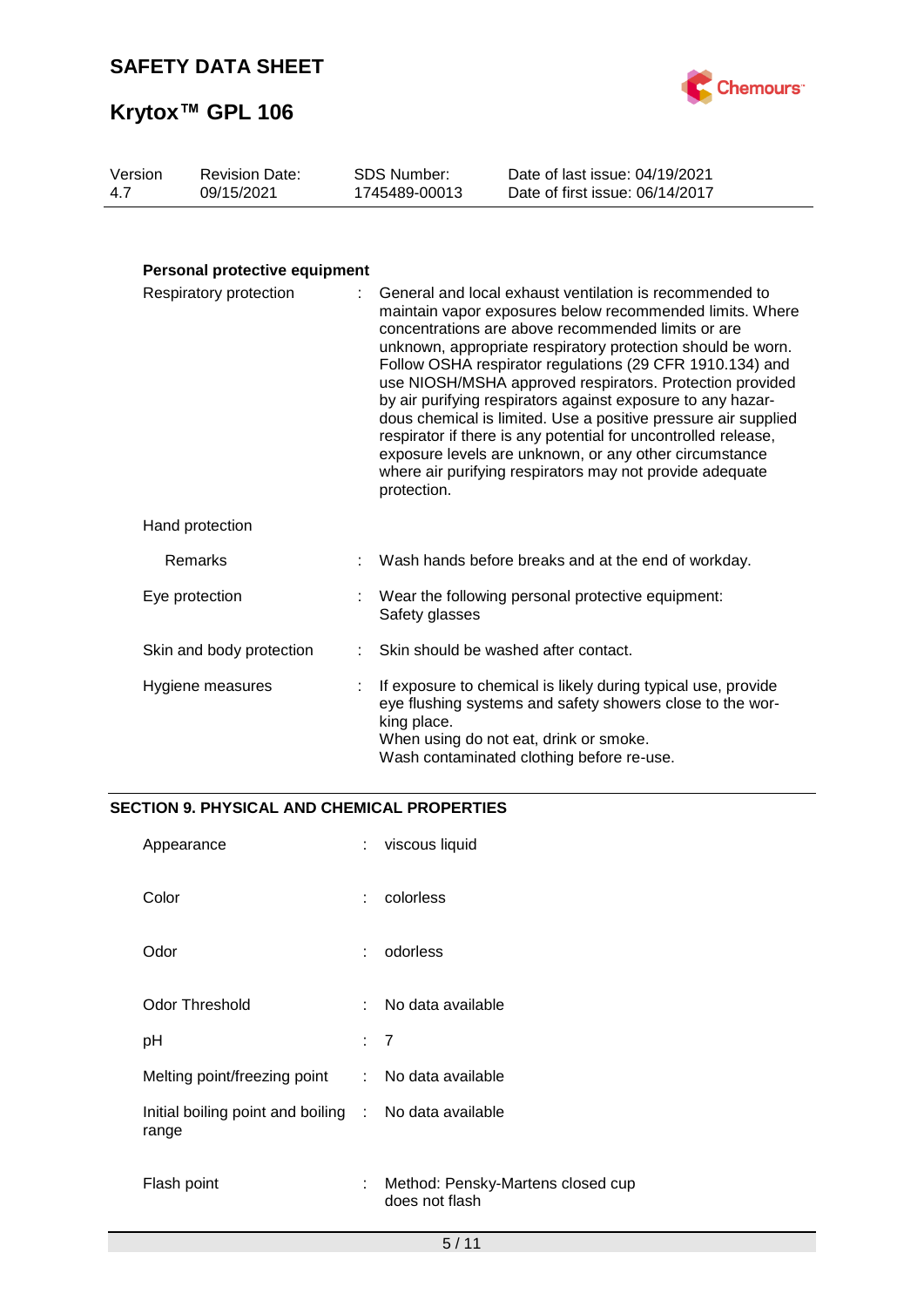

## **Krytox™ GPL 106**

| 4.7 | Version            | <b>Revision Date:</b><br>09/15/2021 |                | SDS Number:<br>1745489-00013 | Date of last issue: 04/19/2021<br>Date of first issue: 06/14/2017 |
|-----|--------------------|-------------------------------------|----------------|------------------------------|-------------------------------------------------------------------|
|     |                    |                                     |                |                              |                                                                   |
|     | Evaporation rate   |                                     | ÷              | No data available            |                                                                   |
|     |                    | Flammability (solid, gas)           | ÷              | Not applicable               |                                                                   |
|     |                    | Flammability (liquids)              | t.             | Will not burn                |                                                                   |
|     | flammability limit | Upper explosion limit / Upper       |                | : No data available          |                                                                   |
|     | flammability limit | Lower explosion limit / Lower       | $\mathbb{C}^2$ | No data available            |                                                                   |
|     | Vapor pressure     |                                     |                | No data available            |                                                                   |
|     |                    | Relative vapor density              | ÷              | No data available            |                                                                   |
|     | Relative density   |                                     |                | 1.86 - 1.91 (75 °F / 24 °C)  |                                                                   |
|     | Solubility(ies)    | Water solubility                    | ÷              | insoluble                    |                                                                   |
|     | octanol/water      | Partition coefficient: n-           |                | No data available            |                                                                   |
|     |                    | Autoignition temperature            | ÷              | No data available            |                                                                   |
|     |                    | Decomposition temperature           | ÷              | 662 °F / 350 °C              |                                                                   |
|     | Viscosity          | Viscosity, kinematic                | ÷              | No data available            |                                                                   |
|     |                    | <b>Explosive properties</b>         |                | Not explosive                |                                                                   |
|     |                    | Oxidizing properties                | ÷              |                              | The substance or mixture is not classified as oxidizing.          |
|     | Particle size      |                                     |                | Not applicable               |                                                                   |
|     |                    |                                     |                |                              |                                                                   |

#### **SECTION 10. STABILITY AND REACTIVITY**

| Chemical stability<br>Stable under normal conditions.                                                                                       |  |
|---------------------------------------------------------------------------------------------------------------------------------------------|--|
| Hazardous decomposition products will be formed at elevated<br>Possibility of hazardous reac-<br>$\sim$ 10 $\sim$<br>tions<br>temperatures. |  |
| Conditions to avoid<br>None known.                                                                                                          |  |
| Incompatible materials<br>None.                                                                                                             |  |

#### **Hazardous decomposition products**

| Thermal decomposition |  | Hydrofluoric acid |
|-----------------------|--|-------------------|
|-----------------------|--|-------------------|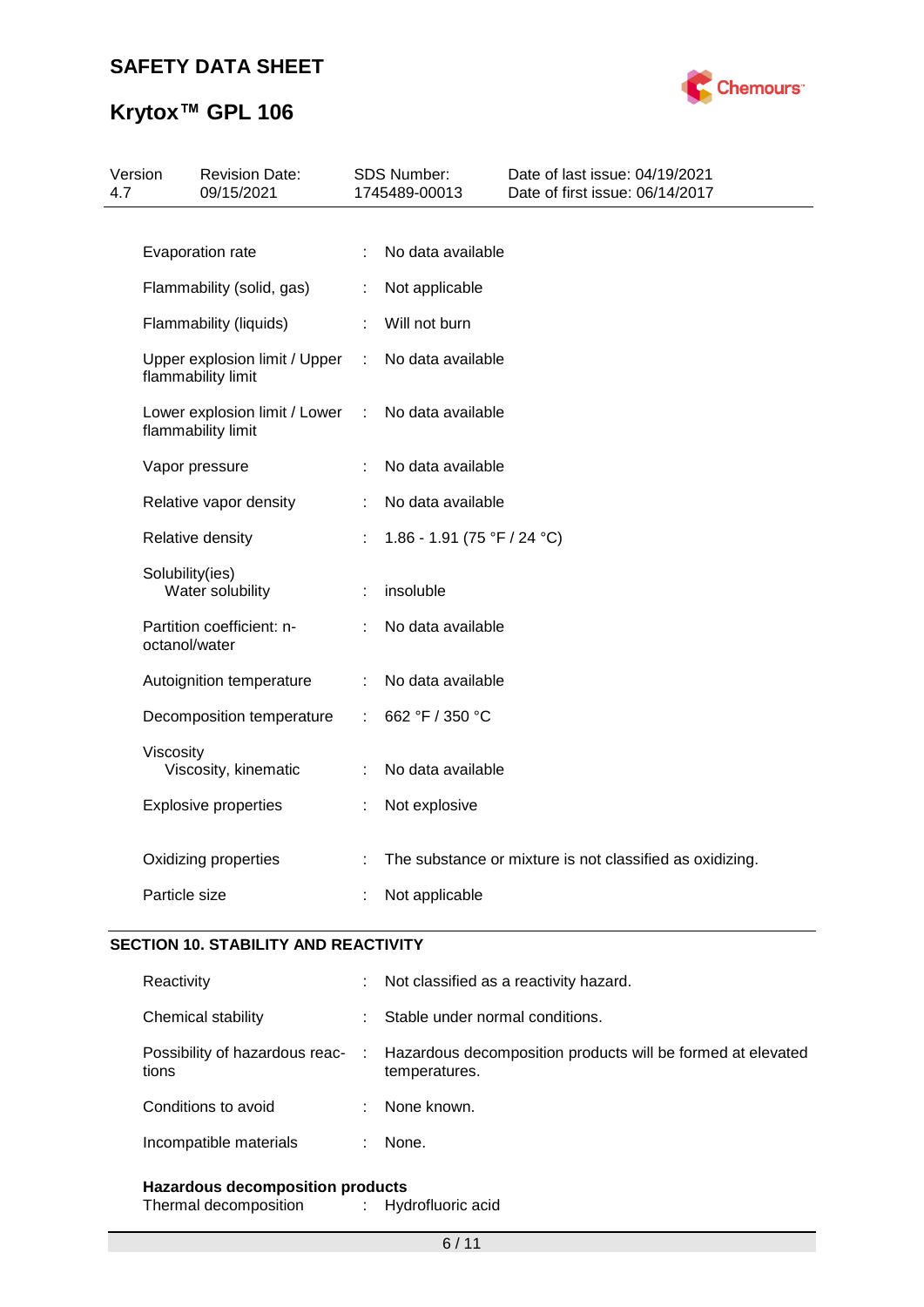Revision Date:



Date of last issue: 04/19/2021

# **Krytox™ GPL 106**

Version

| 4.7 | 09/15/2021                                             |                                                                                     | 1745489-00013                                            | Date of first issue: 06/14/2017                                                                                                                             |
|-----|--------------------------------------------------------|-------------------------------------------------------------------------------------|----------------------------------------------------------|-------------------------------------------------------------------------------------------------------------------------------------------------------------|
|     |                                                        |                                                                                     | Carbonyl difluoride<br>Carbon dioxide<br>Carbon monoxide |                                                                                                                                                             |
|     |                                                        | <b>SECTION 11. TOXICOLOGICAL INFORMATION</b>                                        |                                                          |                                                                                                                                                             |
|     | Inhalation<br>Skin contact<br>Ingestion<br>Eye contact | Information on likely routes of exposure                                            |                                                          |                                                                                                                                                             |
|     | <b>Acute toxicity</b>                                  | Not classified based on available information.                                      |                                                          |                                                                                                                                                             |
|     | <b>Skin corrosion/irritation</b>                       | Not classified based on available information.                                      |                                                          |                                                                                                                                                             |
|     |                                                        | Serious eye damage/eye irritation<br>Not classified based on available information. |                                                          |                                                                                                                                                             |
|     |                                                        | <b>Respiratory or skin sensitization</b>                                            |                                                          |                                                                                                                                                             |
|     | <b>Skin sensitization</b>                              | Not classified based on available information.                                      |                                                          |                                                                                                                                                             |
|     | <b>Respiratory sensitization</b>                       | Not classified based on available information.                                      |                                                          |                                                                                                                                                             |
|     | <b>Germ cell mutagenicity</b>                          |                                                                                     |                                                          |                                                                                                                                                             |
|     |                                                        | Not classified based on available information.                                      |                                                          |                                                                                                                                                             |
|     | Carcinogenicity<br><b>IARC</b>                         | Not classified based on available information.                                      |                                                          | No ingredient of this product present at levels greater than or equal to 0.1% is<br>identified as probable, possible or confirmed human carcinogen by IARC. |
|     | <b>OSHA</b>                                            | on OSHA's list of regulated carcinogens.                                            |                                                          | No component of this product present at levels greater than or equal to 0.1% is                                                                             |
|     | <b>NTP</b>                                             |                                                                                     |                                                          | No ingredient of this product present at levels greater than or equal to 0.1% is<br>identified as a known or anticipated carcinogen by NTP.                 |
|     | <b>Reproductive toxicity</b>                           | Not classified based on available information.                                      |                                                          |                                                                                                                                                             |
|     | <b>STOT-single exposure</b>                            | Not classified based on available information.                                      |                                                          |                                                                                                                                                             |
|     | <b>STOT-repeated exposure</b>                          | Not classified based on available information.                                      |                                                          |                                                                                                                                                             |
|     | <b>Aspiration toxicity</b>                             | Not classified based on available information.                                      |                                                          |                                                                                                                                                             |
|     |                                                        |                                                                                     | 7/11                                                     |                                                                                                                                                             |
|     |                                                        |                                                                                     |                                                          |                                                                                                                                                             |
|     |                                                        |                                                                                     |                                                          |                                                                                                                                                             |

SDS Number: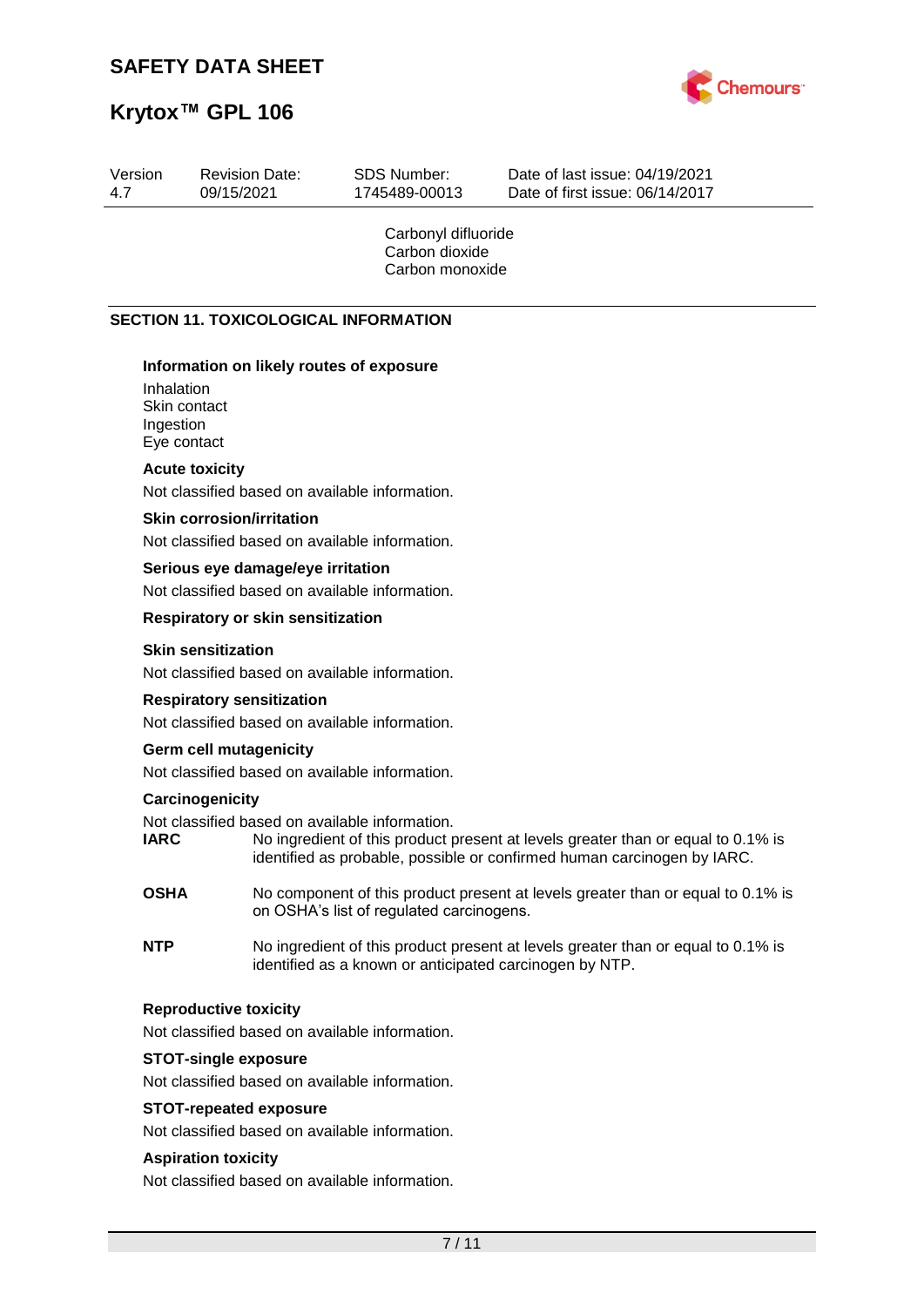

## **Krytox™ GPL 106**

| Version | <b>Revision Date:</b>                      | <b>SDS Number:</b> | Date of last issue: 04/19/2021  |
|---------|--------------------------------------------|--------------------|---------------------------------|
| 4.7     | 09/15/2021                                 | 1745489-00013      | Date of first issue: 06/14/2017 |
|         |                                            |                    |                                 |
|         | <b>SECTION 12. ECOLOGICAL INFORMATION</b>  |                    |                                 |
|         | <b>Ecotoxicity</b>                         |                    |                                 |
|         | No data available                          |                    |                                 |
|         | <b>Persistence and degradability</b>       |                    |                                 |
|         | No data available                          |                    |                                 |
|         | <b>Bioaccumulative potential</b>           |                    |                                 |
|         | No data available                          |                    |                                 |
|         | <b>Mobility in soil</b>                    |                    |                                 |
|         | No data available                          |                    |                                 |
|         | Other adverse effects                      |                    |                                 |
|         | No data available                          |                    |                                 |
|         | <b>SECTION 13. DISPOSAL CONSIDERATIONS</b> |                    |                                 |
|         |                                            |                    |                                 |
|         | Disposal methods                           |                    |                                 |

| PROPOSAL INCHIVAS      |  |                                                                                                                                                                |
|------------------------|--|----------------------------------------------------------------------------------------------------------------------------------------------------------------|
| Waste from residues    |  | Dispose of in accordance with local regulations.                                                                                                               |
| Contaminated packaging |  | Empty containers should be taken to an approved waste<br>handling site for recycling or disposal.<br>If not otherwise specified: Dispose of as unused product. |

#### **SECTION 14. TRANSPORT INFORMATION**

#### **International Regulations**

#### **UNRTDG**

Not regulated as a dangerous good

#### **IATA-DGR**

Not regulated as a dangerous good

#### **IMDG-Code**

Not regulated as a dangerous good

#### **Transport in bulk according to Annex II of MARPOL 73/78 and the IBC Code**

Not applicable for product as supplied.

#### **Domestic regulation**

**49 CFR** Not regulated as a dangerous good

## **Special precautions for user**

Not applicable

#### **SECTION 15. REGULATORY INFORMATION**

#### **CERCLA Reportable Quantity**

This material does not contain any components with a CERCLA RQ.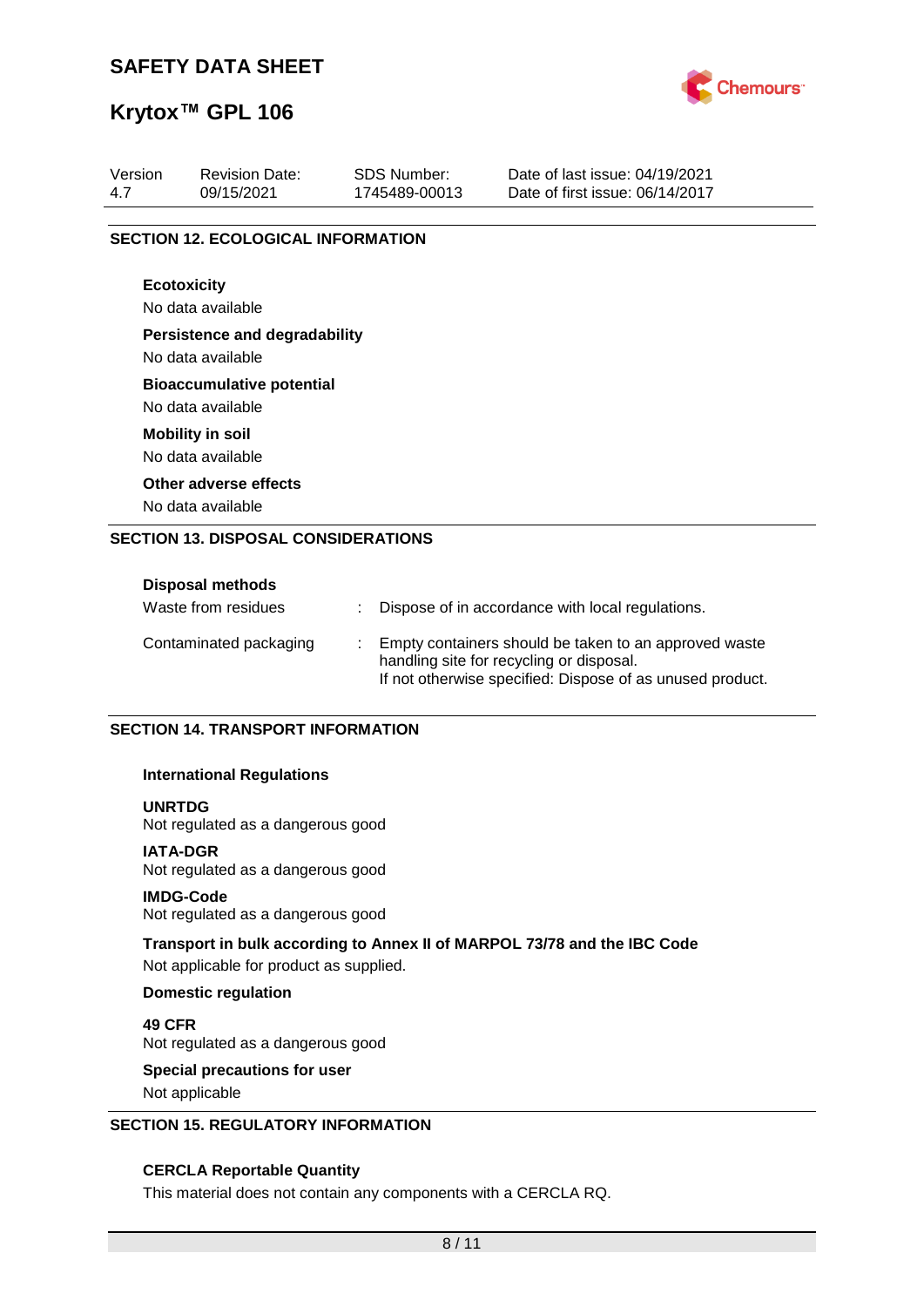

| Version<br>4.7 | <b>Revision Date:</b><br>09/15/2021                                                                                                            |                                                                                                                                                  | <b>SDS Number:</b><br>1745489-00013 | Date of last issue: 04/19/2021<br>Date of first issue: 06/14/2017 |                                                                                                                         |
|----------------|------------------------------------------------------------------------------------------------------------------------------------------------|--------------------------------------------------------------------------------------------------------------------------------------------------|-------------------------------------|-------------------------------------------------------------------|-------------------------------------------------------------------------------------------------------------------------|
|                | <b>SARA 304 Extremely Hazardous Substances Reportable Quantity</b><br>This material does not contain any components with a section 304 EHS RQ. |                                                                                                                                                  |                                     |                                                                   |                                                                                                                         |
|                |                                                                                                                                                | SARA 302 Extremely Hazardous Substances Threshold Planning Quantity<br>This material does not contain any components with a section 302 EHS TPQ. |                                     |                                                                   |                                                                                                                         |
|                | SARA 311/312 Hazards                                                                                                                           |                                                                                                                                                  | No SARA Hazards                     |                                                                   |                                                                                                                         |
|                | <b>SARA 313</b>                                                                                                                                |                                                                                                                                                  |                                     | reporting levels established by SARA Title III, Section 313.      | This material does not contain any chemical components with<br>known CAS numbers that exceed the threshold (De Minimis) |
|                | <b>US State Regulations</b>                                                                                                                    |                                                                                                                                                  |                                     |                                                                   |                                                                                                                         |
|                | Pennsylvania Right To Know<br><b>PFPE</b> fluid                                                                                                |                                                                                                                                                  |                                     |                                                                   | Trade secret                                                                                                            |
|                |                                                                                                                                                |                                                                                                                                                  |                                     |                                                                   |                                                                                                                         |

**California Prop. 65**

WARNING: This product can expose you to chemicals including Pentadecafluorooctanoic acid, which is/are known to the State of California to cause birth defects or other reproductive harm. For more information go to www.P65Warnings.ca.gov. Note to User: This product is not made with PFOA nor is PFOA intentionally present in the product; however, it is possible that PFOA may be present as an impurity at background (environmental) levels.

#### **SECTION 16. OTHER INFORMATION**









HMIS® ratings are based on a 0-4 rating scale, with 0 representing minimal hazards or risks, and 4 representing significant hazards or risks. The "\*" represents a chronic hazard, while the "/" represents the absence of a chronic hazard.

Krytox™ and any associated logos are trademarks or copyrights of The Chemours Company FC, LLC.

Chemours™ and the Chemours Logo are trademarks of The Chemours Company. Before use read Chemours safety information.

For further information contact the local Chemours office or nominated distributors.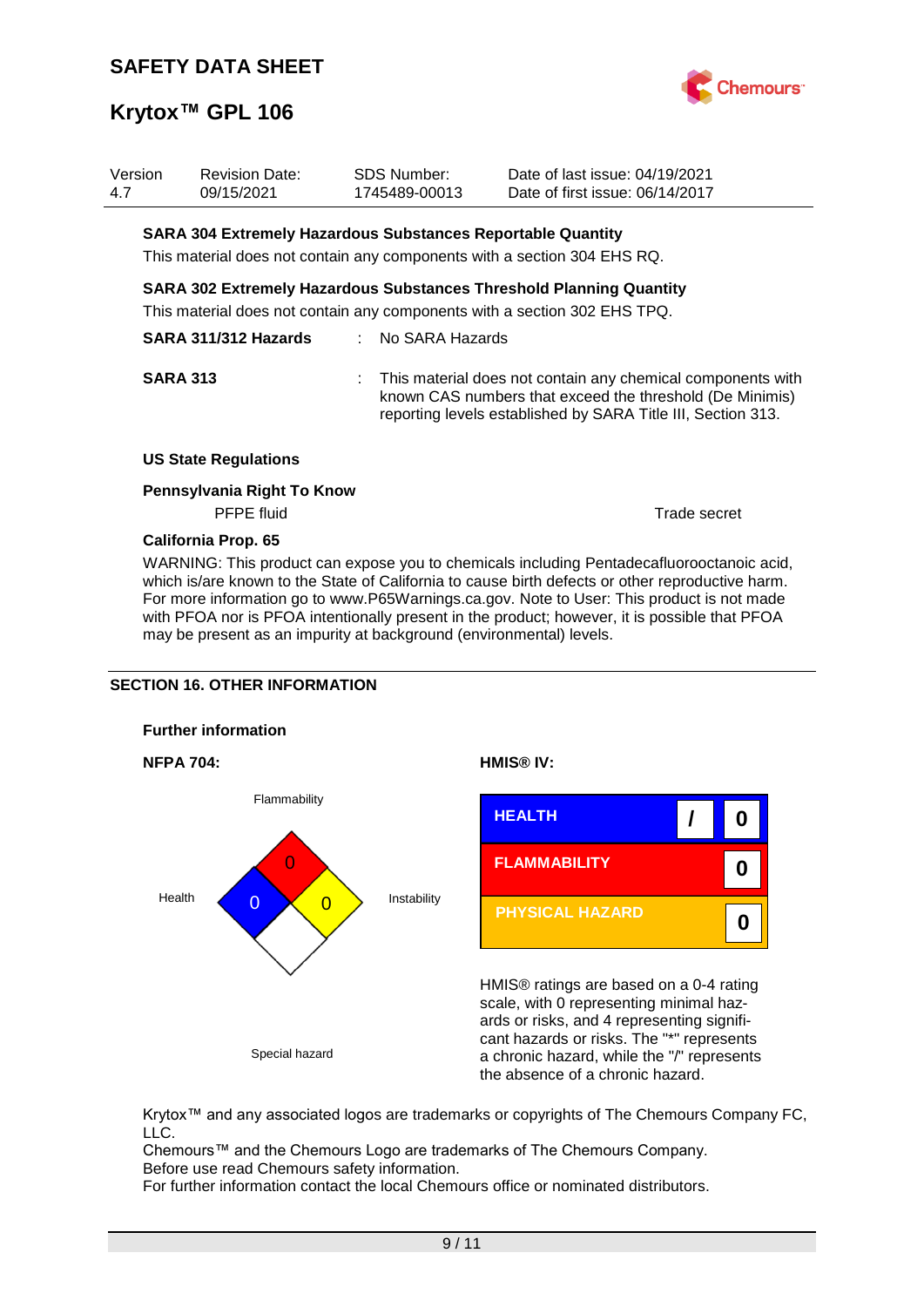

| Version<br>4.7      | <b>Revision Date:</b><br>09/15/2021     | SDS Number:<br>1745489-00013                                                                | Date of last issue: 04/19/2021<br>Date of first issue: 06/14/2017                            |  |  |
|---------------------|-----------------------------------------|---------------------------------------------------------------------------------------------|----------------------------------------------------------------------------------------------|--|--|
|                     | <b>Full text of other abbreviations</b> |                                                                                             |                                                                                              |  |  |
| <b>ACGIH</b>        |                                         |                                                                                             | : USA. ACGIH Threshold Limit Values (TLV)                                                    |  |  |
|                     | <b>NIOSH REL</b>                        |                                                                                             | USA. NIOSH Recommended Exposure Limits                                                       |  |  |
| OSHA Z-1            |                                         | its for Air Contaminants                                                                    | USA. Occupational Exposure Limits (OSHA) - Table Z-1 Lim-                                    |  |  |
| OSHA Z-2            |                                         |                                                                                             | USA. Occupational Exposure Limits (OSHA) - Table Z-2                                         |  |  |
|                     | ACGIH / TWA                             |                                                                                             | 8-hour, time-weighted average                                                                |  |  |
| <b>ACGIH / STEL</b> |                                         | Short-term exposure limit                                                                   |                                                                                              |  |  |
| ACGIH / C           |                                         | Ceiling limit                                                                               |                                                                                              |  |  |
| NIOSH REL / TWA     |                                         |                                                                                             | Time-weighted average concentration for up to a 10-hour<br>workday during a 40-hour workweek |  |  |
| NIOSH REL / ST      |                                         | : STEL - 15-minute TWA exposure that should not be exceeded<br>at any time during a workday |                                                                                              |  |  |
|                     | NIOSH REL / C                           |                                                                                             | Ceiling value not be exceeded at any time.                                                   |  |  |
|                     | OSHA Z-1 / TWA                          |                                                                                             | : 8-hour time weighted average                                                               |  |  |
|                     | OSHA Z-2 / TWA                          |                                                                                             | 8-hour time weighted average                                                                 |  |  |

AIIC - Australian Inventory of Industrial Chemicals; ASTM - American Society for the Testing of Materials; bw - Body weight; CERCLA - Comprehensive Environmental Response, Compensation, and Liability Act; CMR - Carcinogen, Mutagen or Reproductive Toxicant; DIN - Standard of the German Institute for Standardisation; DOT - Department of Transportation; DSL - Domestic Substances List (Canada); ECx - Concentration associated with x% response; EHS - Extremely Hazardous Substance; ELx - Loading rate associated with x% response; EmS - Emergency Schedule; ENCS - Existing and New Chemical Substances (Japan); ErCx - Concentration associated with x% growth rate response; ERG - Emergency Response Guide; GHS - Globally Harmonized System; GLP - Good Laboratory Practice; HMIS - Hazardous Materials Identification System; IARC - International Agency for Research on Cancer; IATA - International Air Transport Association; IBC - International Code for the Construction and Equipment of Ships carrying Dangerous Chemicals in Bulk; IC50 - Half maximal inhibitory concentration; ICAO - International Civil Aviation Organization; IECSC - Inventory of Existing Chemical Substances in China; IMDG - International Maritime Dangerous Goods; IMO - International Maritime Organization; ISHL - Industrial Safety and Health Law (Japan); ISO - International Organisation for Standardization; KECI - Korea Existing Chemicals Inventory; LC50 - Lethal Concentration to 50 % of a test population; LD50 - Lethal Dose to 50% of a test population (Median Lethal Dose); MARPOL - International Convention for the Prevention of Pollution from Ships; MSHA - Mine Safety and Health Administration; n.o.s. - Not Otherwise Specified; NFPA - National Fire Protection Association; NO(A)EC - No Observed (Adverse) Effect Concentration; NO(A)EL - No Observed (Adverse) Effect Level; NOELR - No Observable Effect Loading Rate; NTP - National Toxicology Program; NZIoC - New Zealand Inventory of Chemicals; OECD - Organization for Economic Co-operation and Development; OPPTS - Office of Chemical Safety and Pollution Prevention; PBT - Persistent, Bioaccumulative and Toxic substance; PICCS - Philippines Inventory of Chemicals and Chemical Substances; (Q)SAR - (Quantitative) Structure Activity Relationship; RCRA - Resource Conservation and Recovery Act; REACH - Regulation (EC) No 1907/2006 of the European Parliament and of the Council concerning the Registration, Evaluation, Authorisation and Restriction of Chemicals; RQ - Reportable Quantity; SADT - Self-Accelerating Decomposition Temperature; SARA - Superfund Amendments and Reauthorization Act; SDS - Safety Data Sheet; TCSI - Taiwan Chemical Substance Inventory; TECI - Thailand Existing Chemicals Inventory; TSCA - Toxic Substances Control Act (United States); UN - United Nations; UNRTDG - United Nations Recommendations on the Transport of Dangerous Goods; vPvB - Very Persistent and Very Bioaccumulative

Sources of key data used to compile the Material Safety Data Sheet

Internal technical data, data from raw material SDSs, OECD eChem Portal search results and European Chemicals Agency, http://echa.europa.eu/